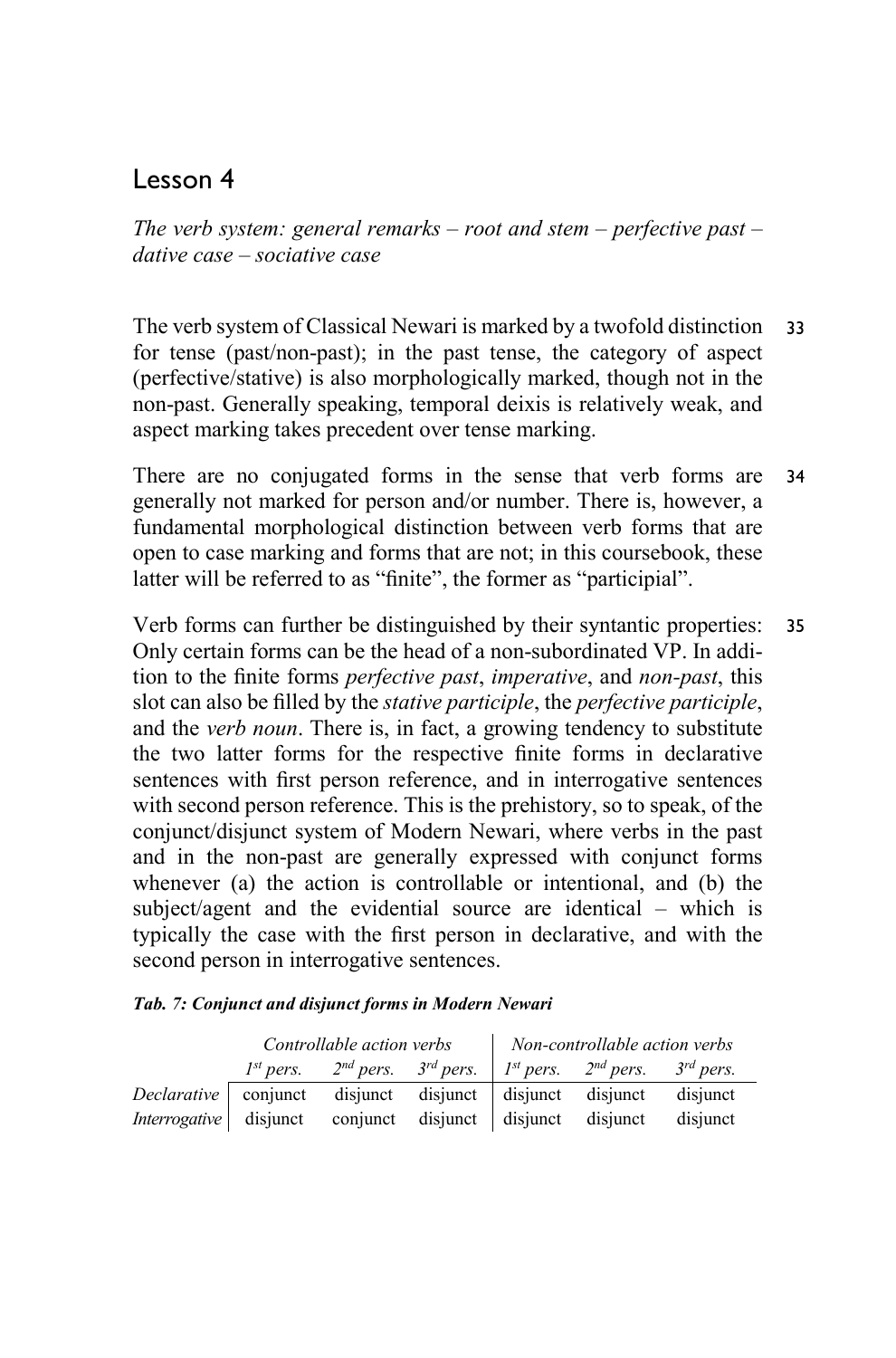|                |                    | Conjunct                 | Disjunct         |                                        |  |
|----------------|--------------------|--------------------------|------------------|----------------------------------------|--|
|                | Modern<br>Newari   | Classical<br>Newari      | Modern<br>Newari | Classical<br>Newari                    |  |
| Past           | past conjunct      | perfective<br>participle | past disjunct    | perfective past,<br>stative participle |  |
| $Non-$<br>past | future<br>conjunct | verb noun                | future disjunct  | non-past                               |  |

*Tab. 8: Classical Newari functional equivalents of the conjunct and disjunct forms*

In Classical Newari, this system is not yet fully established: The cognate forms of the conjunct forms in Modern Newari are frequently found in slots where the disjunct forms would be expected. Significantly, the distinction between controlled and non-controlled verbs seems not to be consistently observed in Classical Newari in this context.

 **"Root" and "Stem".** Classical Newari verbs can be grouped into four classes depending on their morphological properties; causatives and denominatives, which will be discussed later, constitute a fifth class. Roots generally have the structure  $C_1(g)VC_2$ , with  $C_2 = \mathbf{n}$ , **t**, **l**. Verbs of Class I end in **-n**, verbs of Class II in **-t**, and verbs of Classes III and IV in **-l**. Stems are formed from the root by triple gradation. The difference between Classes III and IV is the behaviour of root-final **-l**: in verbs of Class III, it is elided in the zero grade stem, whereas in verbs of Class IV, it is retained. 36

NB – The slot C1 can be filled not only by the glide phonemes /**y**/ and /**w**/ before /**ā**/, but also by the phonetic on-glide of the vowels /**e**/ [ʲe] and /**o**/ [<sup>w</sup>o]. In verb roots, vocalic onset is otherwise not permitted.

|                |                |                           | Ш           |                |
|----------------|----------------|---------------------------|-------------|----------------|
| Zero           | $kha- (khañ-)$ | $v\bar{a}$ - (vāk-, vāv-, | $ju-(iuv-)$ | māl-           |
| grade          | khan-          | $v\bar{a}n$ -)            | jul-        | māl-           |
| $I^{st}$ grade | khana-         | vāt-                      | jula-       | māla-          |
| $2nd$ grade    |                | vāta-                     |             |                |
|                | "see"          | "do, make"                | "become"    | "be necessary" |

*Tab. 9: Gradation of verb stems*

NB – This system is the result of relatively recent changes in the *auslaut* of Old Newari roots; as late as the  $16<sup>th</sup>$  century, many Class I verb roots ended in **-ñ** or **-j**, and Class II contains several roots with an original final consonant **-c** (Details in KANSAKAR 2005). The latter resurfaces in the older forms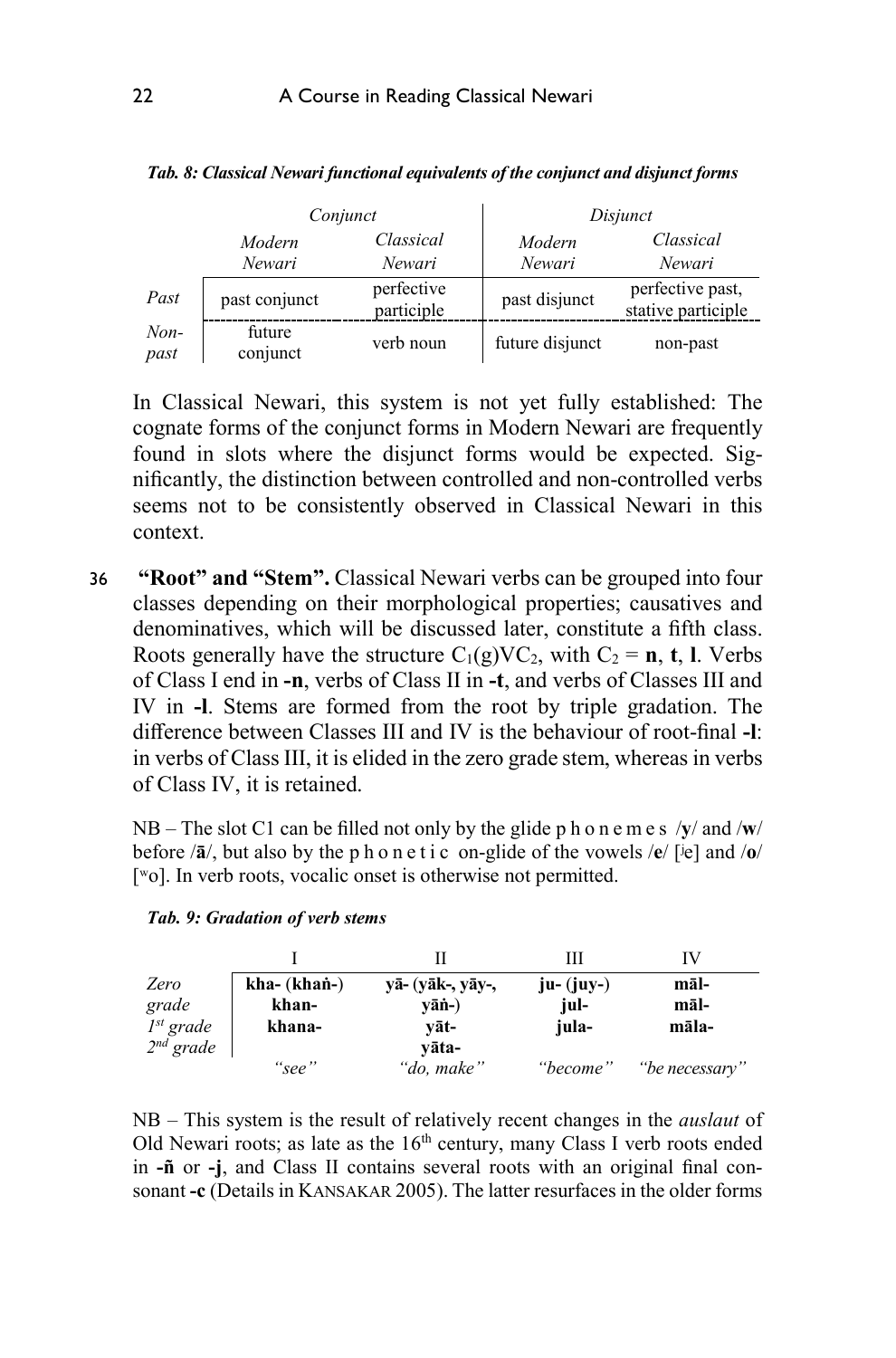of the causative (see below), and possibly in the allomorphs of the zero grade stem. There is also a number of verbs that follow the pattern of Class II in some forms, and that of Class III in others; the Class I verb **mhane** "to dream" likewise has some forms belonging to Class III.

In addition to these, there is a fourth grade of the stem, which we will here refer to as the extended stem. It is formed by adding {**-ṅā**} to the second grade stem. The extended stem behaves morphologically like a participle insofar as it is open to case marking, but does not take tense or aspect markers. It does not seem to occur in isolation (or rather: with absolutive case marking), but only with the ergative/instrumental, locative, and sociative case markers; the functions of these forms will be discussed in due course. 37

**The perfective past tense.** This is formed by adding the formant  $\{-\tilde{a}\}$ (*varr*. {-**a**}, {-**o**}; dialectal variant {-**ā**}, Bhp.) to the first grade of the stem. It is generally used with past reference for completed actions. It is by far the predominant form in narrative texts, but as the cognate of the past disjunct form of Modern Newari, it is not generally used with the first person in declarative, or with the second person in interrogative sentences. 38

| khan-ã | vāt-ã     | jul-ã    | māl-ã           |
|--------|-----------|----------|-----------------|
| khan-a | vāt-a     | jul-a    | māl-a           |
| khan-o | vāt-o     | jul-o    | māl-o           |
| "saw"  | " $did$ " | "became" | "was necessary" |

NB – The variance has been interpreted as a remnant of Proto-Newari personal endings; according to Jørgensen, the form in {**-o**} tends to be used with first and second person subjects, but the data from the NVP does not support this assumption. On the whole, the forms in {**-a**} and {**-o**} are relatively rare with the exception of **julo**, which is the standard form of **juye** as perfective auxiliary – see below,  $§$  152.

For the first person in declarative sentences and the second person in interrogative sentences, the perfective participle (the cognate of the past conjunct form of Modern Newari) is regularly substituted for the (finite) perfective past. It is formed by adding {**-ā**} to the zero grade of the stem (allomorphs in **-ṅ** and **-y** in Classes I, II and III respectively). 39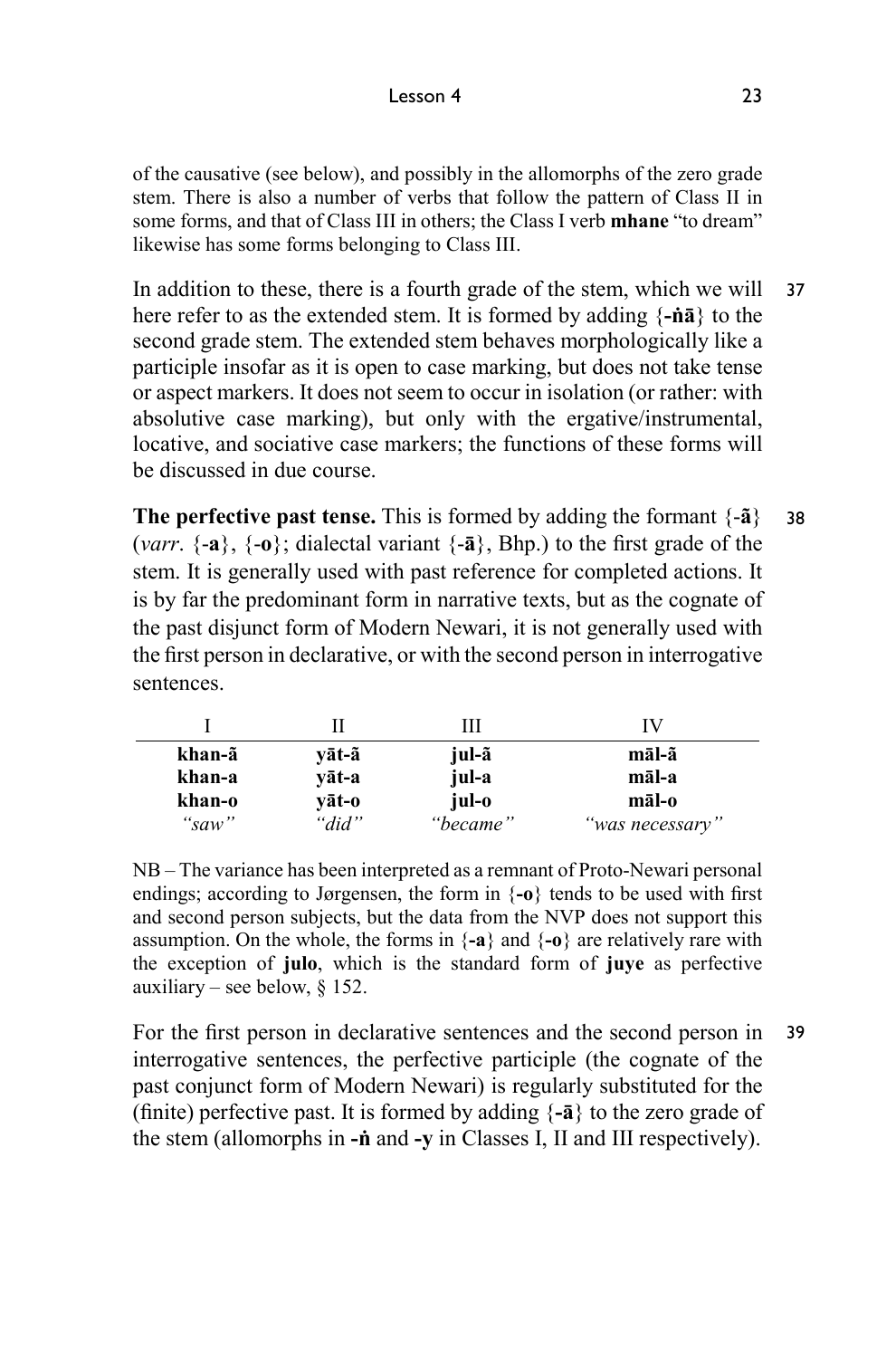| khaṅ-ā | vāṅ-ā | juy-ā    | māl-ā           |
|--------|-------|----------|-----------------|
| "saw"  | "did" | "became" | "was necessary" |

NB – More often than not, the personal pronoun is left unexpressed in conjunct contexts.

 $(4.1)$  कन्दर्प्य नाम बनियाव विवाहा यातं।

**kandarpa nām baniyā-wo** *bibāhā-*∅ *yāt-ã***.** "(*She*) *got married* to a merchant by the name of Kandarpa."\*

- $(4.2)$  थनी तुनी विवाहा याङा। **thani tuni** *bibāhā-*∅ *yāṅ-ā***.**  "Only today *have (I) married* (her)."
- $(4.3)$  अरे रे मतक छाङान था वया।

**are re mṛtaka-**∅**, chāṅān thā** *woy-ā***?**  "Hey corpse, why (*have you*) *gone* up?"

**Dative case:** The dative case marker {-**tã**} (frequent variants: {**-tā**}, {**-ta**}) is not usually found with inanimate nouns; with animate nouns, it is added to the genitive case marker. With  $1<sup>st</sup>$  and  $2<sup>nd</sup>$  person pronouns, it is added directly to the stem ‒ again with the exception of **chalpol**. In the plural, the dative case marker is only attested for animate/honorific nouns. 40

| $(che-t\tilde{a})$ | rājā-yā-tã       | rājā-pani-s-tã  | je-tã      |
|--------------------|------------------|-----------------|------------|
| "for the house"    | "for the king"   | "for the kings" | "for me"   |
| khicā-vā-tã        | thwo-vā-tã       | thwo-pani-s-tã  | je-mi-s-tã |
| "for the dog"      | "for him/her/it" | "for them"      | "for us"   |

The primary function of the dative case is to mark the third argument, e.g. the receiver of something given:

 $\overline{a}$ 

<sup>\*)</sup> For the sociative case marker {**-wo**} see below, § 41.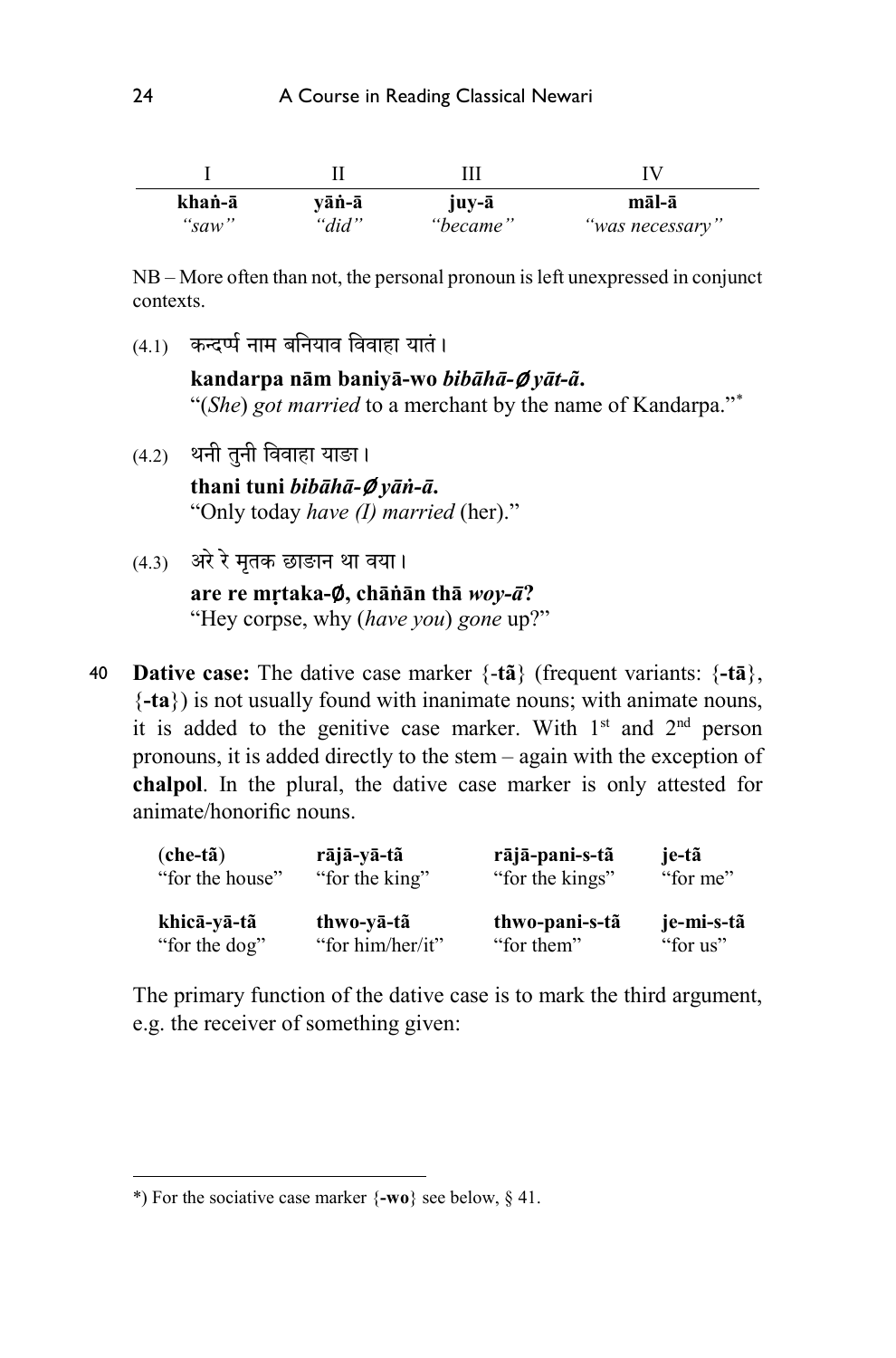(4.4) कापालिकन राजायातं आशिर्वाद बिलं।

**kāpālika-n** *rājā-yātã* **āśīrbāda-**∅ **bil-ã.** "The kāpālika (gave a blessing to=) blessed *the king*."

 $(4.5)$  छ क्षणस बिष छुङा पक्वाण मंत्रिपत्रयातं बिस्य हरं।

**cha kṣaṇa-s biṣa-**∅**chuṅ-ā pakwān-**∅*mantriputra-yātã* **bi-sẽ hal-ã.**  "Once, (she) gave *the minister's son* a dish that was laced with poison."

**Sociative case:** This case seems to be largely restricted to animate nouns (non-honorific: singular, honorific: singular and plural) and 1<sup>st</sup> and  $2<sup>nd</sup>$  person pronouns; the marker  $\{-w_0\}$  (mostly spelt  $\langle va \rangle$ , sometimes  $\langle v \rangle$ , in younger MSS predominantly  $\langle \circ \rangle$  is added directly to the stem – with the exception of the plural of animate/honorific nouns and of pronouns, where it is added to the genitive case marker. In most instances, its function corresponds to that of the English preposition "(together) with". 41

| $(che-wo)$       | rājā-wo           | $r\bar{a}j\bar{a}$ -pani-s $(a)$ -wo | je-wo              |
|------------------|-------------------|--------------------------------------|--------------------|
| "with the house" | "with the king"   | "with the kings"                     | "with me"          |
| khicā-wo         | thwo-wo           | $thwo-pani-s(a)-wo$                  | $j_{e}-mi-s(a)-wo$ |
| "with the dog"   | "with him/her/it" | "with them"                          | "with us"          |

NB – With inanimate nouns, the sociative case marker usually only occurs with the postposition **tule** <tulya> "equal to"; see below.

 $(4.6)$  कन्दर्प्प नाम बनियाव विवाहा यातं।

**kandarpa nām** *baniyā-wo* **bibāhā-**∅ **yāt-ã.** "(She) got married *to a merchant* by the name of Kandarpa."

 $(4.7)$  हे रावण्यवती । छ सावित्रिव तुल्य ।

**he lābaṇyabatī-**∅**, cha** *sābitrī-wo* **tule.**  "O Lāvaṇyavatī, you are like *unto Sāvitrī*!"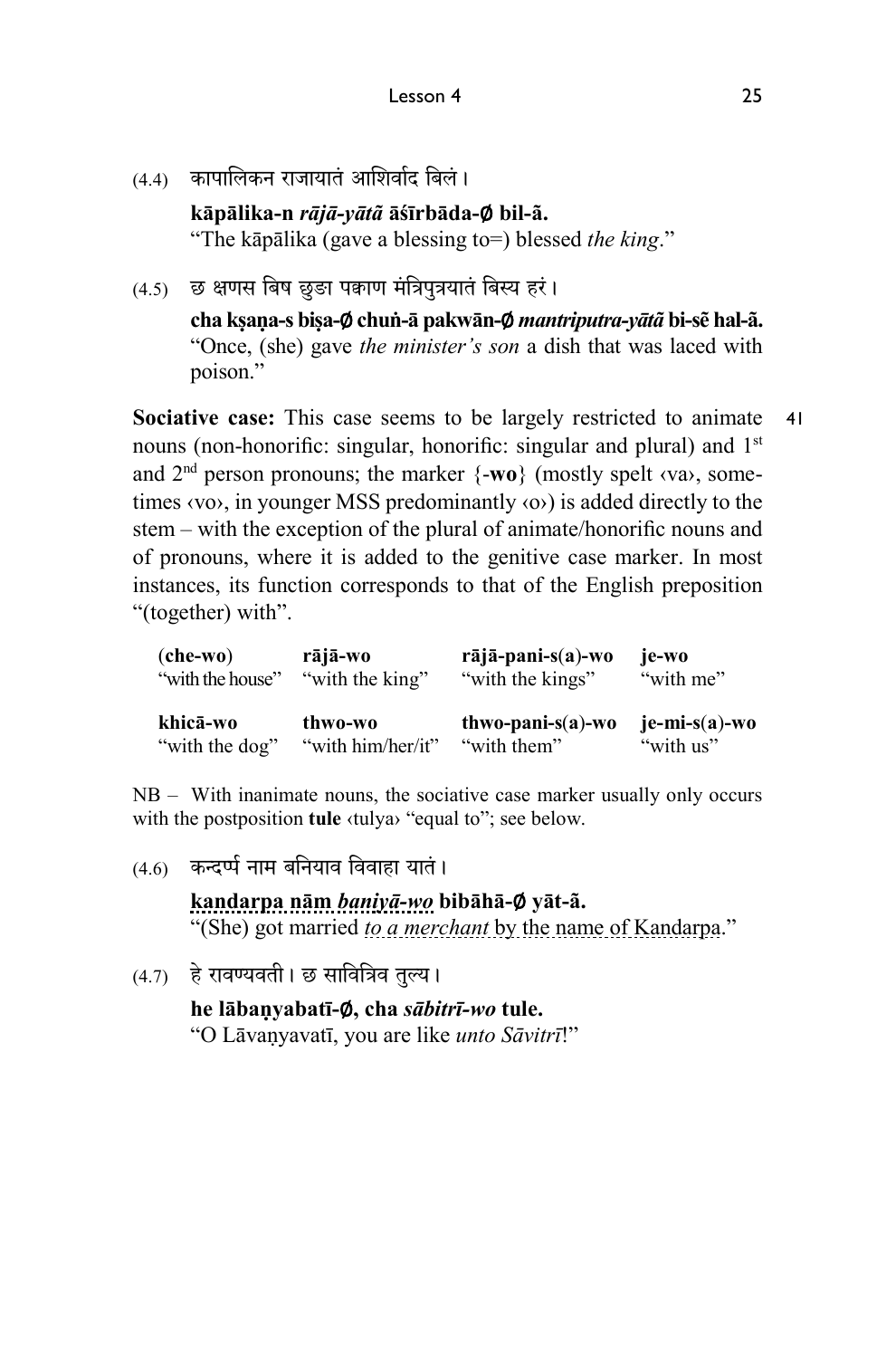## Exercise 4

*Translate the following sentences.*

1) लास चौलव नपा लातं।

**lās caurawo napā lātã.**

- 2) छन्हुया दीनस दैवयोगन चन्दनपुर नाम नगर थेने। **chanhuyā dinas daibayogan candanapura nām nagara thenã.**
- 3) लिथे कन्दर्प्प नाम बनियाव सुदिन कुन्ह विवाहा यातं।

**lithẽ kandarpa nām baniyāwo sudina kunhu bibāhā yātã.** 

- 4) कापालिकन हर्षमानन राजाया स्तुति यातं। **kāpālikan harṣamānan rājāyā stuti yātã.**
- 5) जेन समस्त खां सेया खड़विद्यां सया। **jen samasta khā̃ seyā, khaḍgabidyā̃sayā.**
- 6) छन्हुया क्षनस राजपुत्रन थ्व सुकयात प्रस्न यातं। **chanhuyā kṣaṇas rājaputran thwo śukayātã prasna yātã.**

## Notes

- 1) the subject of this sentence is not expressed; translate "she"; **lā** is the Bhp. cognate of **lã** "way, road".
- 2) **daibayoga-n**: the ergative case marker here functions as adverbial formant; again, the subject is not expressed; translate "he".
- 3) subject: "she".
- 5) **khā̃**(**khā-ã**), **khaḍgabidyā̃**(**°bidyā-ã**): for the emphatic clitic {**-ã**}, see § 74 below; **khā** is the Bhp. cognate of **khã** "speech, story; thing said".